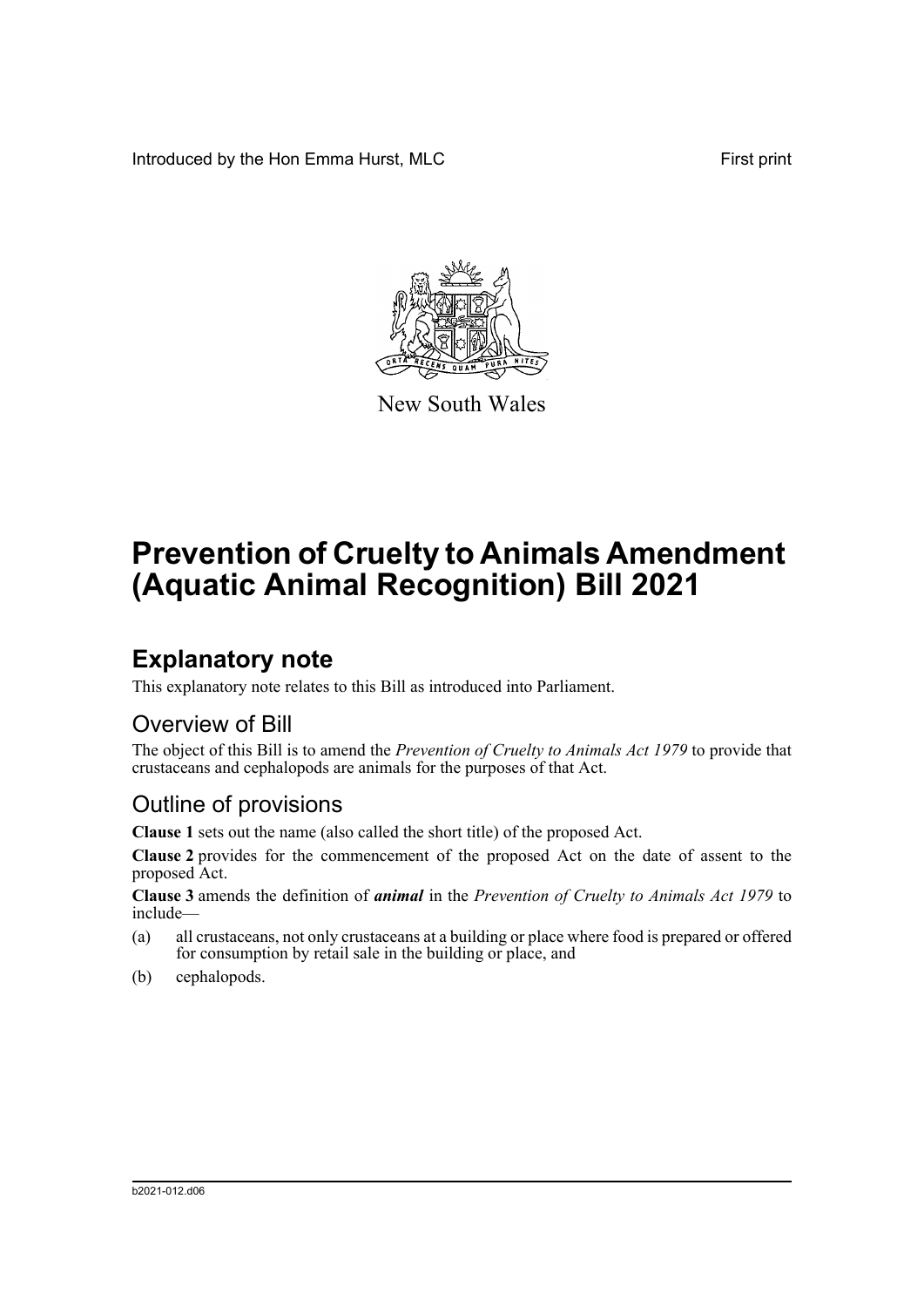Introduced by the Hon Emma Hurst, MLC First print



New South Wales

## **Prevention of Cruelty to Animals Amendment (Aquatic Animal Recognition) Bill 2021**

### **Contents**

|   |                                                               | Page |
|---|---------------------------------------------------------------|------|
|   | Name of Act                                                   |      |
|   | 2 Commencement                                                |      |
| 3 | Amendment of Prevention of Cruelty to Animals Act 1979 No 200 |      |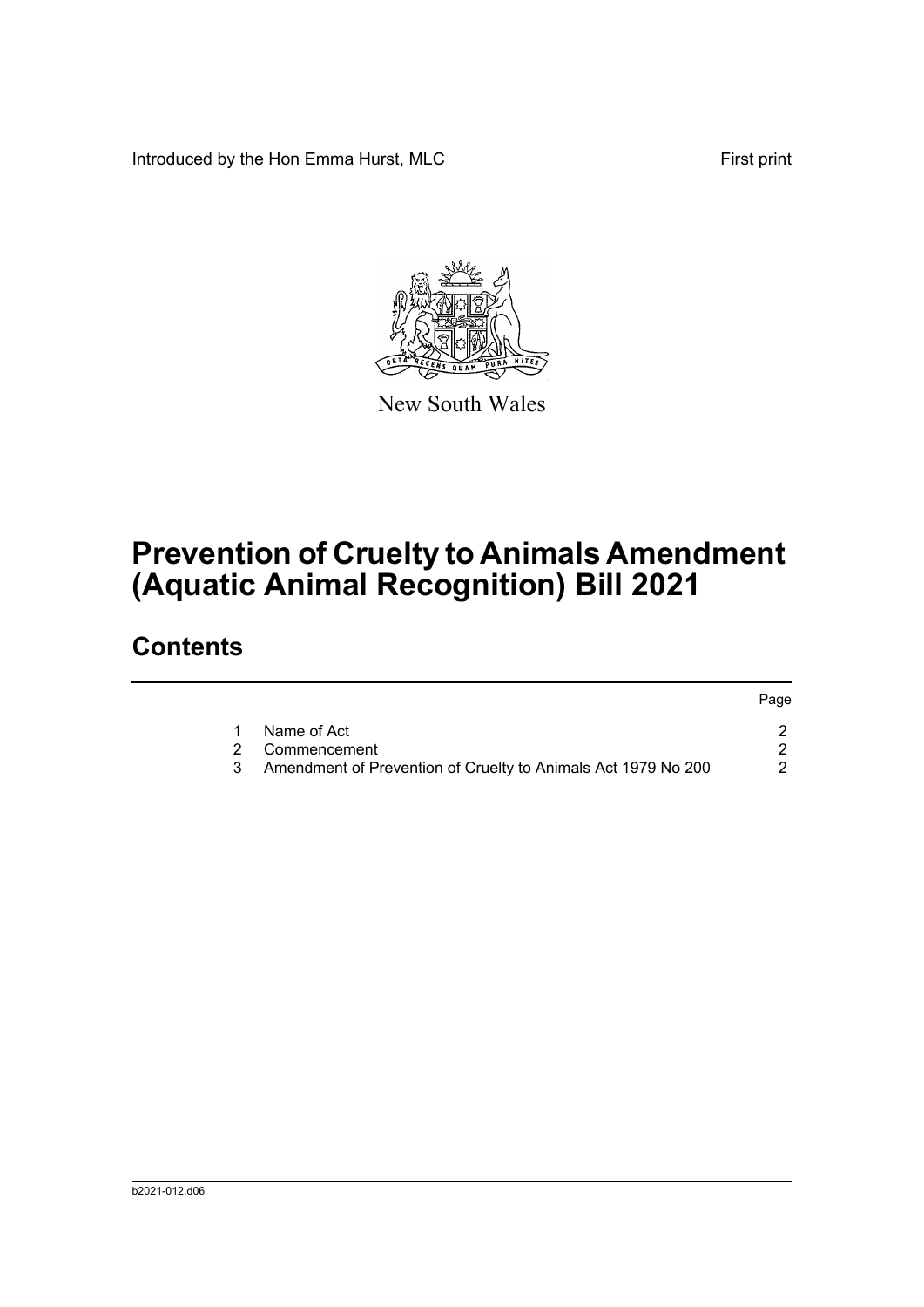

New South Wales

## **Prevention of Cruelty to Animals Amendment (Aquatic Animal Recognition) Bill 2021**

No , 2021

#### **A Bill for**

An Act to amend the *Prevention of Cruelty to Animals Act 1979* to provide that crustaceans and cephalopods are animals for the purposes of that Act.